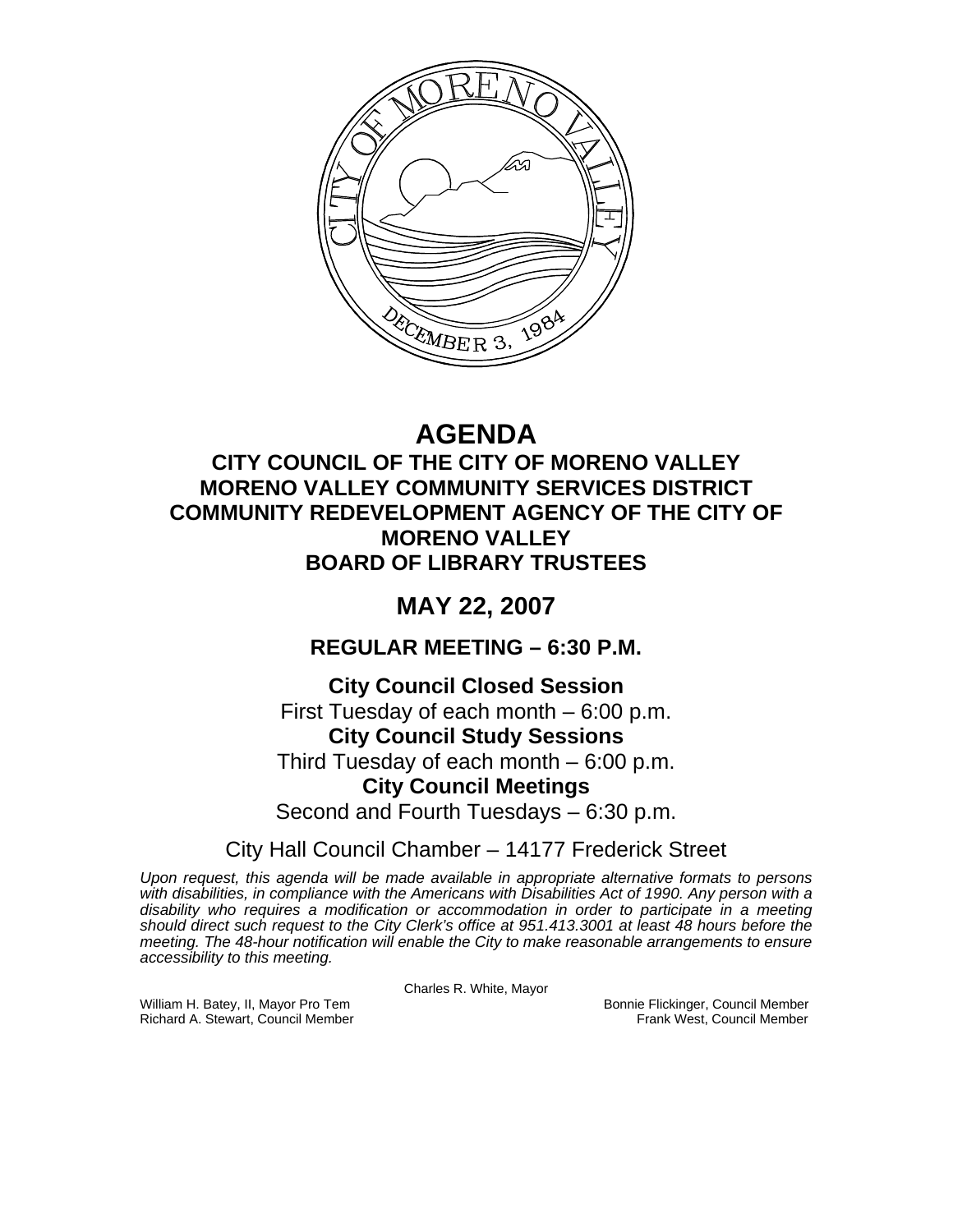#### **AGENDA JOINT MEETING OF THE CITY COUNCIL OF THE CITY OF MORENO VALLEY MORENO VALLEY COMMUNITY SERVICES DISTRICT COMMUNITY REDEVELOPMENT AGENCY OF THE CITY OF MORENO VALLEY, AND THE BOARD OF LIBRARY TRUSTEES**

#### **REGULAR MEETING - 6:30 P.M. MAY 22, 2007**

**CALL TO ORDER** (Joint Meeting of the City Council, Community Services District, Community Redevelopment Agency, and the Board of Library Trustees actions taken at the Joint Meeting are those of the Agency indicated on each Agenda item)

#### **PLEDGE OF ALLEGIANCE**

**INVOCATION** – Pastor Cornell Davis, Covenant Christian Center

#### **ROLL CALL**

#### **INTRODUCTIONS**

PUBLIC COMMENTS **ON MATTERS ON THE AGENDA** WILL BE TAKEN UP AS THE ITEM IS CALLED FOR BUSINESS, BETWEEN STAFF'S REPORT AND CITY COUNCIL DELIBERATION (SPEAKER SLIPS MAY BE TURNED IN UNTIL THE ITEM IS CALLED FOR BUSINESS.)

PUBLIC COMMENTS **ON MATTERS NOT ON THE AGENDA** UNDER THE JURISDICTION OF THE CITY COUNCIL WILL BE HEARD PRIOR TO CITY COUNCIL REPORTS AND CLOSING COMMENTS. IN THE EVENT THAT THE AGENDA ITEM FOR SUCH PUBLIC COMMENTS HAS NOT BEEN CALLED BY 9:00 P.M., IT SHALL BE CALLED AS THE NEXT ITEM OF BUSINESS FOLLOWING THE CONCLUSION OF ANY ITEM BEING HEARD AT 9:00 P.M. Those wishing to speak should submit a BLUE speaker slip to the Bailiff. There is a three-minute limit per person. All remarks and questions shall be addressed to the presiding officer or to the City Council and not to any individual Council member, staff member or other person.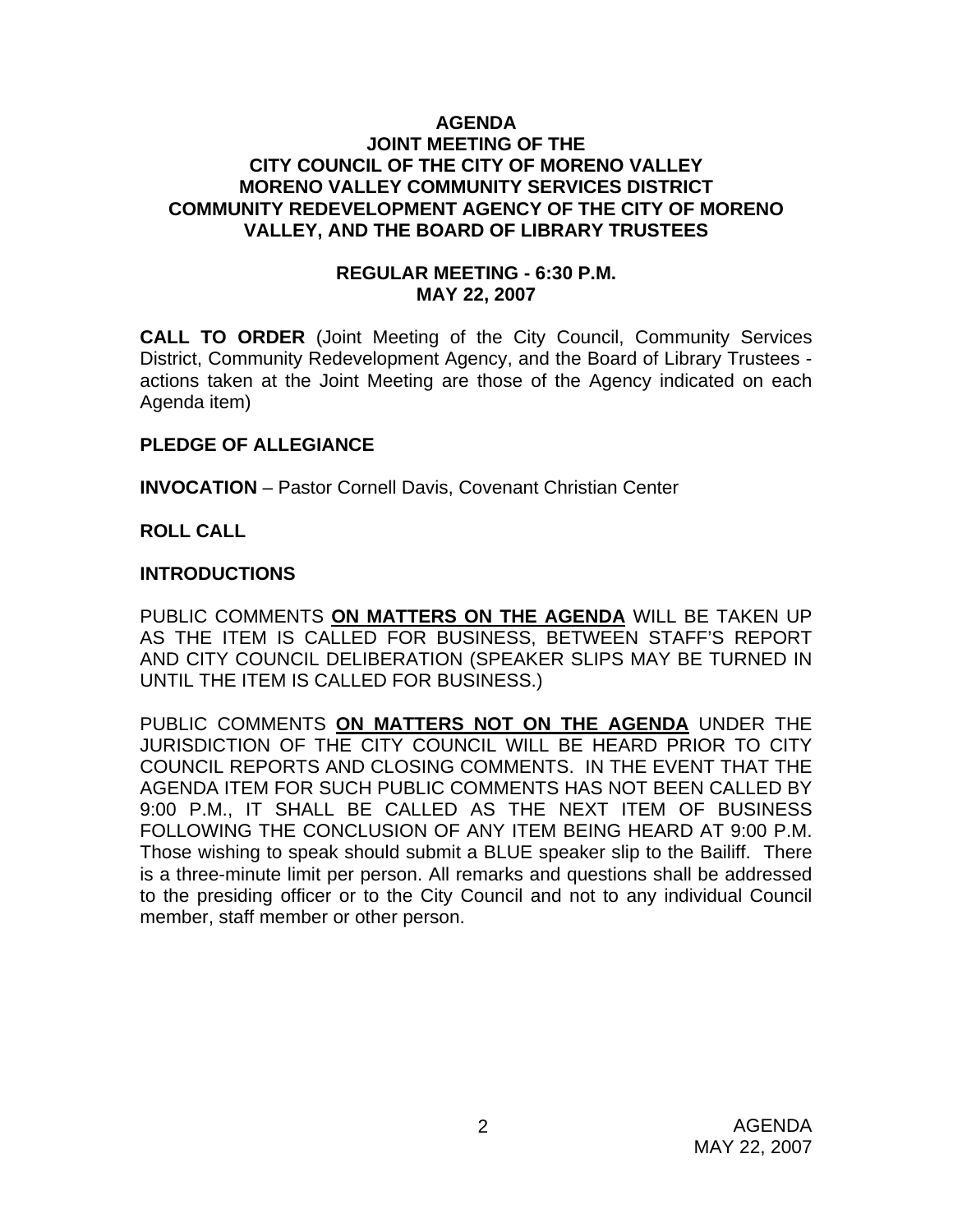#### **JOINT CONSENT CALENDARS (SECTIONS A-D)**

All items listed under the Consent Calendars, Sections A, B, C, and D are considered to be routine and non-controversial, and may be enacted by one motion unless a member of the Council, Community Services District, Redevelopment Agency or the Board of Library Trustees requests that an item be removed for separate action. The motion to adopt the Consent Calendars is deemed to be a separate motion by each Agency and shall be so recorded by the City Clerk. Items withdrawn for report/discussion will be heard after public hearing items.

#### **A. CONSENT CALENDAR** - **CITY COUNCIL**

- A1. ORDINANCES READING BY TITLE ONLY Recommendation: Waive reading of all Ordinances.
- A2. CITY COUNCIL REPORTS ON REGIONAL AND REIMBURSABLE ACTIVITIES (Report of City Clerk's Department) Recommendation: Receive and file the Reports on Reimbursable Activities for the period of May 2-15, 2007.
- A3. WARRANT REPORT MARCH 31, 2007 (Report of: Finance Department) Recommendation: Adopt Resolution No. 2007-52, approving the Warrant Report, dated March 2007, in the total amount of \$22,826,794.38.

#### Resolution No. 2007-52

A Resolution of the City Council of the City of Moreno Valley, California, Approving the Warrant Report Dated March 31, 2007

A4. REVIEW AND CONTINUE THE EMERGENCY ACTION REGARDING THE DESIGN AND CONSTRUCTION OF THE MORENO VALLEY UTILITIES (MVU) 115 KILOVOLT (KV) SUBSTATION AND SWITCHYARD FACILITY (Report of: Public Works Department) Recommendation: Review and continue the Emergency Action taken by the Council during the September 26, 2006 Council Meeting under Resolution 2006-113 Making Findings of an Emergency and Authorizing the Execution of the Design-Build Agreement for the Moreno Valley Utilities Substation and Switchyard Project between the City of Moreno Valley, as Owner, and ABB, Inc., a Delaware Corporation, as Design-Builder in accordance with Public Contract Code Sections 20168, 22050, and Government Code Section 5956.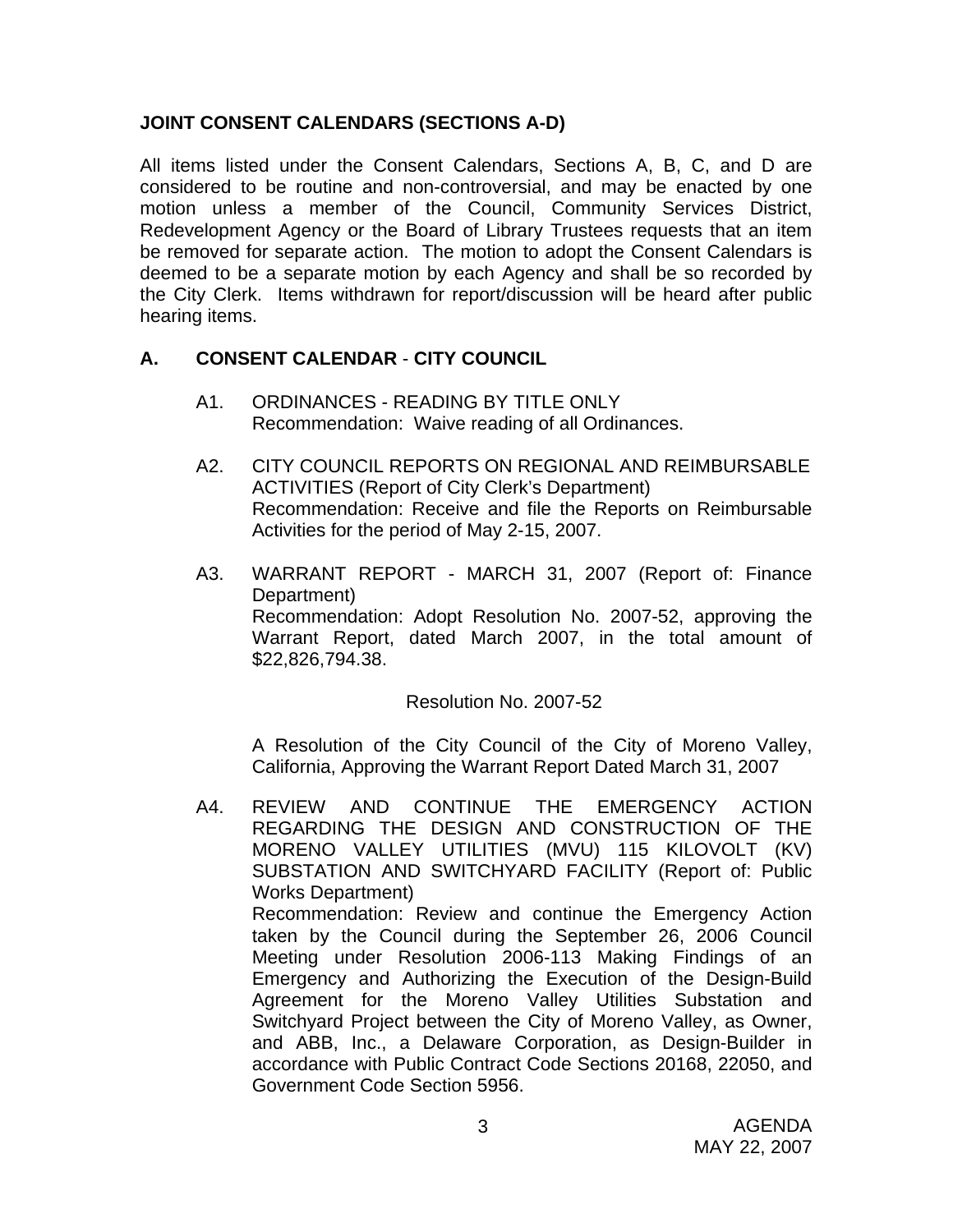- A5. AUTHORIZATION TO AWARD THE CONSTRUCTION CONTRACT FOR TRAFFIC SIGNAL IMPROVEMENTS AT THE INTERSECTION OF DAY STREET AND DRACAEA AVENUE PROJECT NO. 06-41779025 (Report of: Public Works Department) Recommendation:
	- 1. Adopt the plans and specifications for Traffic Signal Improvements at the Intersection of Day Street and Dracaea Avenue that are on file in the office of the City Engineer;
	- 2. Award the construction contract for Traffic Signal Improvements at the Intersection of Day Street and Dracaea Avenue to New West Signal, 14055 Foothill Blvd., Fontana, CA 92335, the lowest responsible bidder;
	- 3. Authorize the Mayor to execute a contract agreement with New West Signal;
	- 4. Authorize the issuance of a Purchase Order for New West Signal in the amount of \$248,063.00 (the bid amount plus 10% contingency) for Traffic Signal Improvements at the Intersection of Day Street and Dracaea Avenue (Account No. 417.79025); and
	- 5. Authorize the Public Works Director/City Engineer to execute any subsequent related minor change orders to the contract with New West Signal up to, but not exceeding, the contingency amount of \$22,551.00, subject to the approval of the City Attorney.
- A6. PA03-0020 REDUCE FAITHFUL PERFORMANCE BOND AND ADOPT THE RESOLUTION AUTHORIZING ACCEPTANCE OF THE PUBLIC IMPROVEMENTS AS COMPLETE AND ACCEPTING THE PORTIONS OF ALESSANDRO BOULEVARD, APPLE BLOSSOM LANE, WILLOUGHBY ROAD, AND RIO BRAVO ROAD ASSOCIATED WITH THE PROJECT INTO THE CITY'S MAINTAINED STREET SYSTEM, DEVELOPER – WNRA MORENO VALLEY, LLC, IRVINE, CA 92614 (Report of: Public Works Department) Recommendation:
	- 1. Adopt Resolution No. 2007-53 authorizing the acceptance of the public improvements for PA03-0020 as complete and accepting the portions of Alessandro Boulevard, and Apple Blossom Lane associated with the project into the City's maintained street system;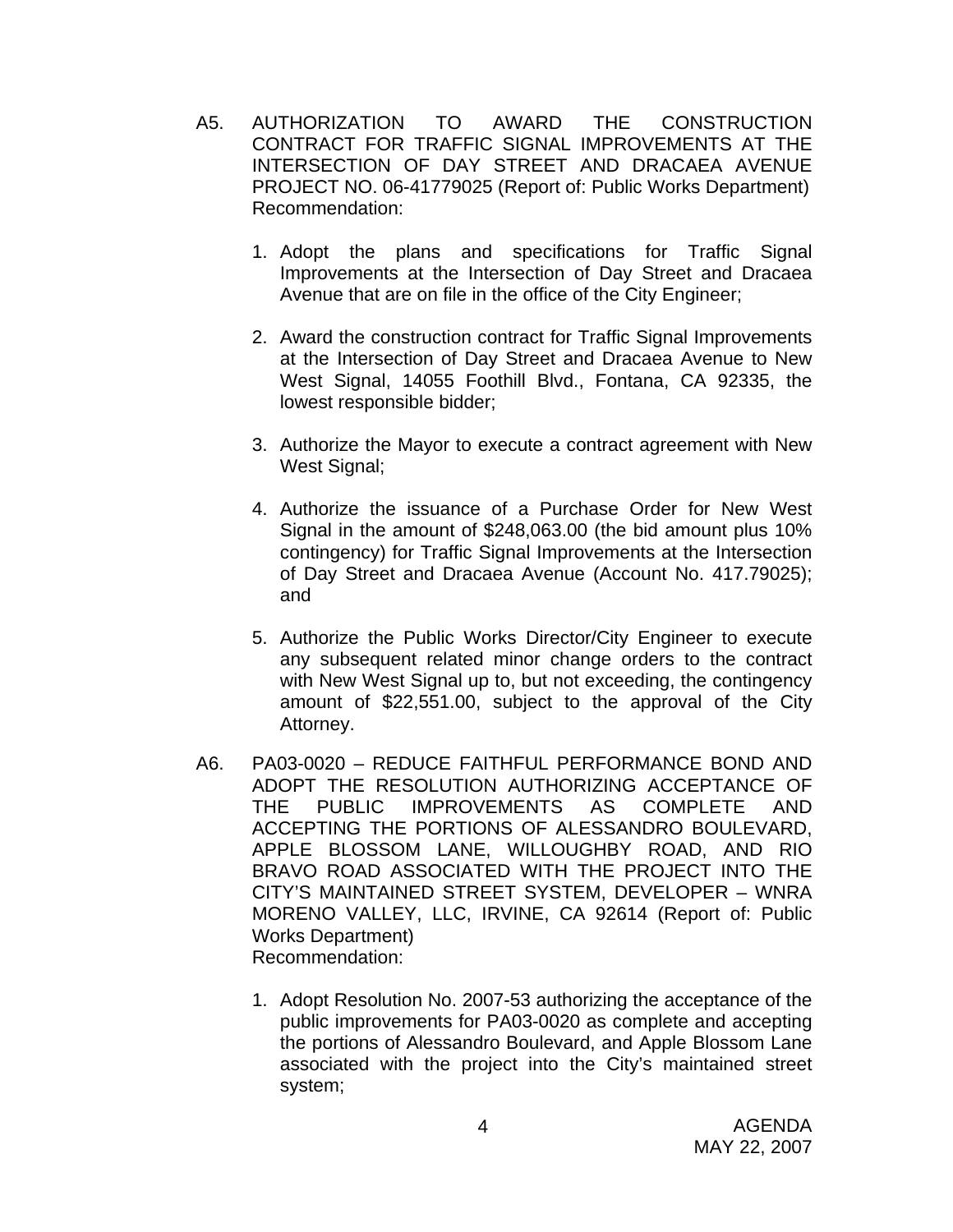#### Resolution No. 2007-53

A Resolution of the City Council of the City of Moreno Valley, California, Authorizing the Acceptance of the Public Improvements as Complete within PA03-0020, and Accepting the Portions of Alessandro Boulevard, and Apple Blossom Lane, Associated with the Project into the City's Maintained Street System, and Accepting the Portions of Willoubhby Road and Rio Bravo Road Associated with the Project Once the Easement Allowing Access from Questar Southern Trails Pipeline Company is Recorded by the County of Riverside

- 2. Accept the portions of Willoughby Road, and Rio Bravo Road associated with the project into the City's maintained street system, once the easement allowing access from Questar Southern Trails Pipeline Company is recorded by the County of Riverside; and
- 3. Authorize the City Engineer to execute the 90% reduction to the Faithful Performance Bond, exonerate the Material and Labor Bond in 90 days if there are no stop notices or liens on file with the City Clerk, and exonerate the final 10% of the Faithful Performance Bond in one year when all clearances are received.
- A7. PA04-0112 COMMERCIAL ACCEPT THE IMPROVEMENT REFUND AGREEMENT DEVELOPMENT IMPACT FEES FOR ARTERIAL STREETS, HEACOCK STREET FROM 660 FEET NORTH OF CARDINAL AVENUE TO 1980 FEET NORTH OF CARDINAL AVENUE, DEVELOPER – HEACOCK AVENUE, LLC A DELAWARE LIMITED LIABILITY CORPORATION, NEWPORT BEACH, CA 92660 (Report of: Public Works Department) Recommendation:
	- 1. Accept the Improvement Refund Agreement Development Impact Fees (DIF) for Arterial Streets for PA04-0112;
	- 2. Authorize the Mayor to execute the Improvement Refund Agreement Development Impact Fees for PA04-0112; and
	- 3. Authorize the Finance Director to process a refund to the Developer in the amount not to exceed \$261,964 from arterial streets development impact fees as the funds become available in accordance with City Resolution 2006-19.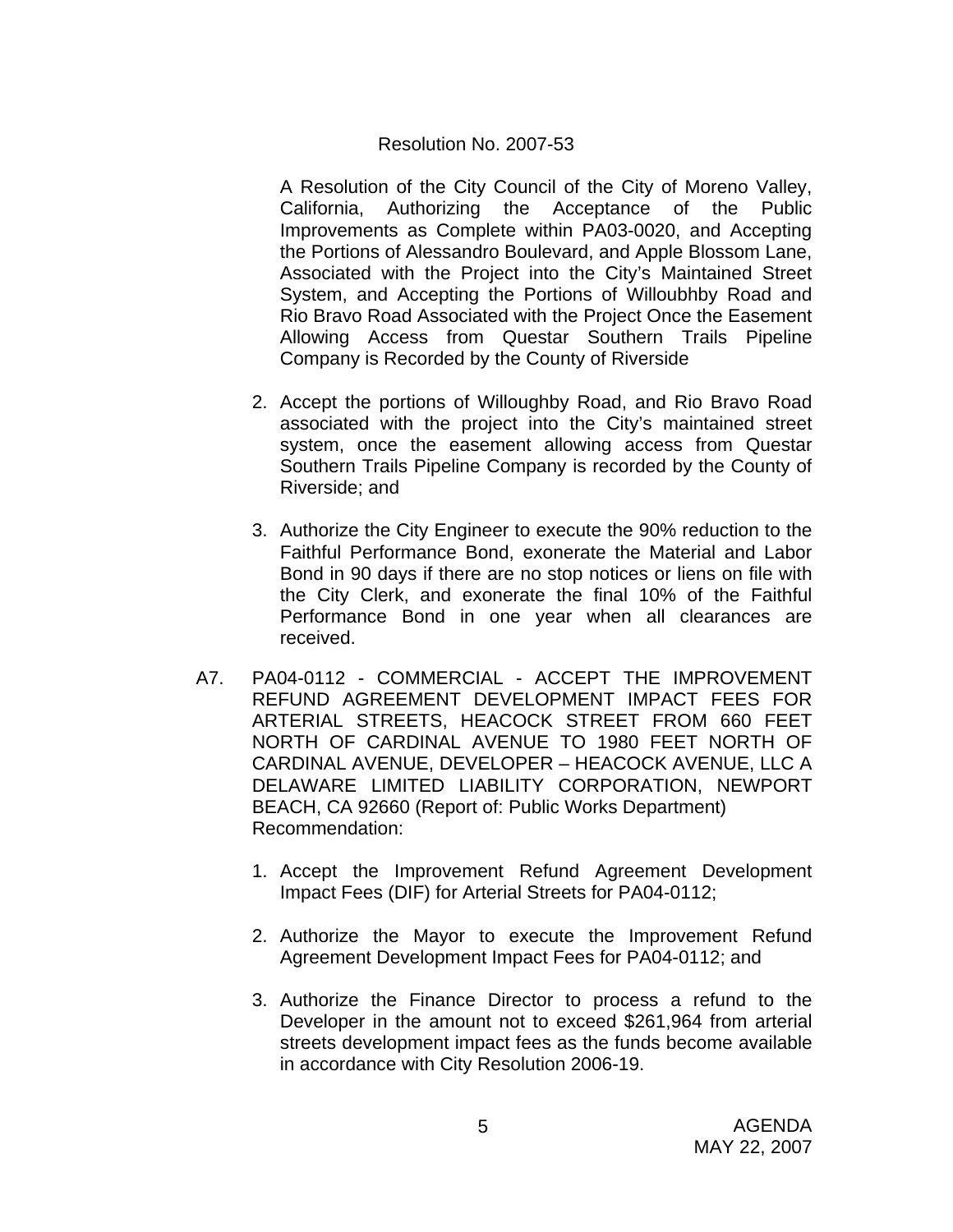- A8. APPROVE PA04-0192 COMMERCIAL ACCEPT AGREEMENT AND BONDS FOR PUBLIC IMPROVEMENTS, SOUTHEAST CORNER OF PERRIS BOULEVARD AND IRIS AVENUE, SUBDIVIDER – EVERGREEN DEVCO, INC., PHOENIX, AZ 85016 (Report of: Public Works Department) Recommendation:
	- 1. Accept the Agreement and Bonds for Public Improvements;
	- 2. Authorize the Mayor to execute the Agreement;
	- 3. Direct the City Clerk to forward the signed Agreement to the County Recorder's office for recordation; and
	- 4. Authorize the City Engineer to execute any future time extension amendments to the agreement, subject to City Attorney approval, if the required public improvements are not completed within said timeframe.
- A9. PARCEL MAP 31034 AMENDMENT TO AGREEMENT FOR PUBLIC IMPROVEMENTS (TIME EXTENSION), NORTH SIDE OF GLOBE STREET BETWEEN PERRIS BOULEVARD AND KITCHING STREET, DEVELOPER – ROCK-IDI MORENO, LLC, IRVINE, CA 92612 (Report of: Public Works Department) Recommendation:
	- 1. Authorize the Mayor to execute the Amendment to Agreement for Public Improvements for Parcel Map 31034;
	- 2. Instruct the City Clerk to forward the completed Amendment to Agreement for Public Improvements to the County Recorder's Office for recordation; and
	- 3. Authorize the City Engineer to execute any future time extension amendments to the agreement, subject to City Attorney approval, if the required public improvements are not completed within said timeframe.
- A10. TRACT 31284-1 AMENDMENT TO AGREEMENT FOR PUBLIC IMPROVEMENTS (TIME EXTENSION), SOUTH SIDE OF COTTONWOOD AVENUE BETWEEN QUINCY STREET AND MORENO BEACH DRIVE, DEVELOPER – MERITAGE HOMES OF CALIFORNIA, INC., IRVINE, CA 92617 (Report of: Public Works Department) Recommendation: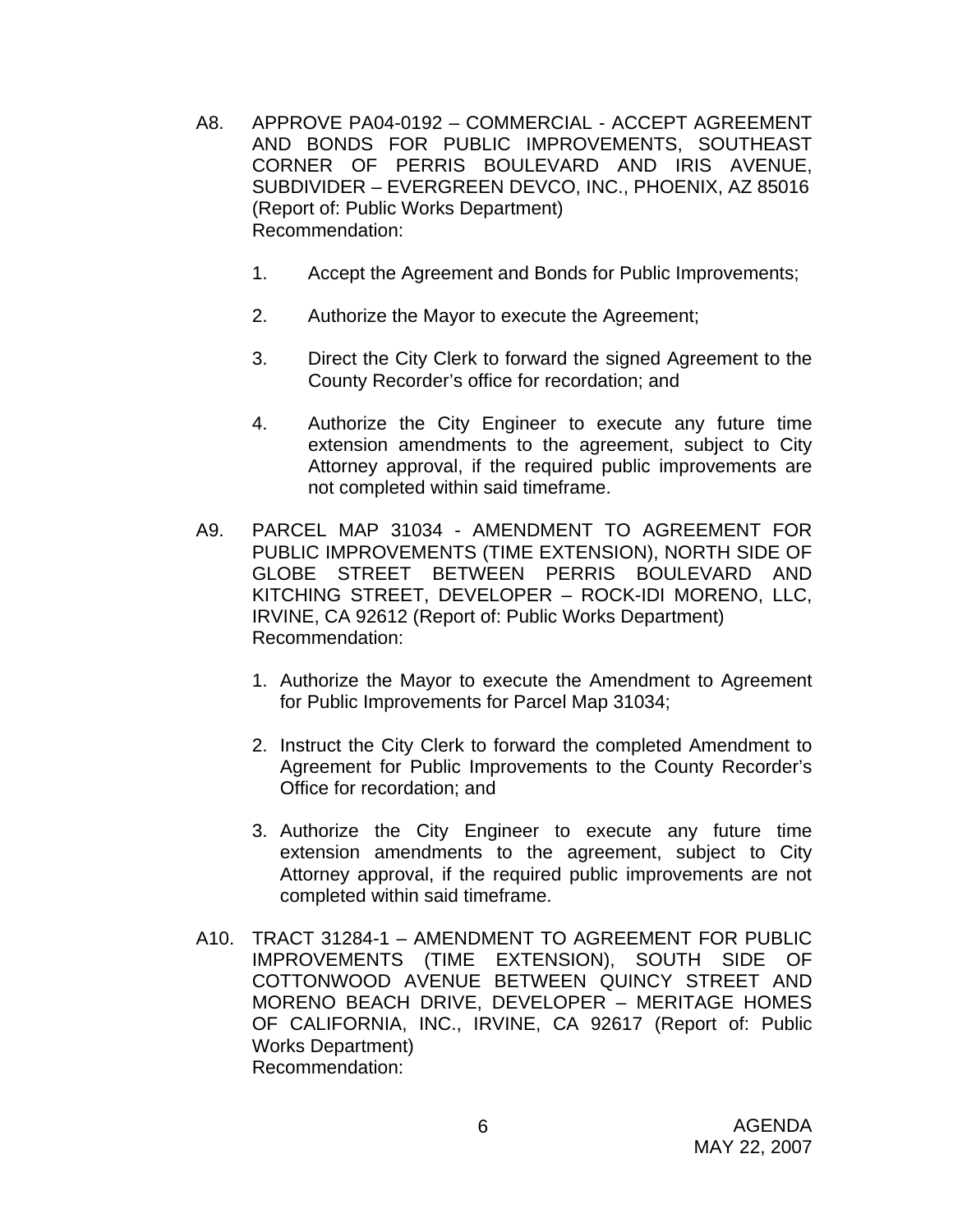- 1. Authorize the Mayor to execute the Amendment to Agreement for Public Improvements for Tract 31284-1;
- 2. Instruct the City Clerk to forward the completed Amendment to Agreement for Public Improvements to the County Recorder's Office for recordation; and
- 3. Authorize the City Engineer to execute any future time extension amendments to the agreement, subject to City Attorney approval, if the required public improvements are not completed within said timeframe.
- A11. TRACTS 32834, 32835, 32836, AND PARCEL MAP 34411 ACCEPT IMPROVEMENT CREDIT/REIMBURSEMENT AGREEMENT TRANSPORTATION UNIFORM MITIGATION FEE PROGRAM, TUMF LOCATION: NASON STREET, DEVELOPERS – BEAZER HOMES HOLDINGS CORP., A DELAWARE CORPORATION, ORANGE, CA 92868, STONERIDGE CENTRE PARTNERS, BOONE, NC 28607 (Report of: Public Works Department) Recommendation:
	- 1. Accept the Improvement Credit/Reimbursement Agreement Transportation Uniform Mitigation Fee Program (TUMF Agreement) for Tracts 32834, 32835, 32836, and Parcel Map 34411;
	- 2. Authorize the Mayor to execute the Agreement; and
	- 3. Direct the City Clerk to forward the signed Agreement to the County Recorder's Office for recordation.
- A12. PUBLIC MEETING REGARDING THE MAIL BALLOT PROCEEDINGS FOR TENTATIVE TRACT 34299 - BALLOTED ITEM: NATIONAL POLLUTANT DISCHARGE ELIMINATION SYSTEM (NPDES) COMMERCIAL/INDUSTRIAL RATE SCHEDULE; TENTATIVE TRACT 32978 - BALLOTED ITEM: NPDES RESIDENTIAL RATE SCHEDULE; AND MORENO MARKETPLACE – APNS 486-250-008 AND 486-250-017 - BALLOTED ITEM: NPDES COMMERCIAL/INDUSTRIAL RATE SCHEDULE (Report of: Public Works Department) **(This item is also listed as item B2)**

 Recommendation: Accept public comments regarding the mail ballot proceedings for:

a) Tentative Tracts 34299 and 32978 (and all affected phases)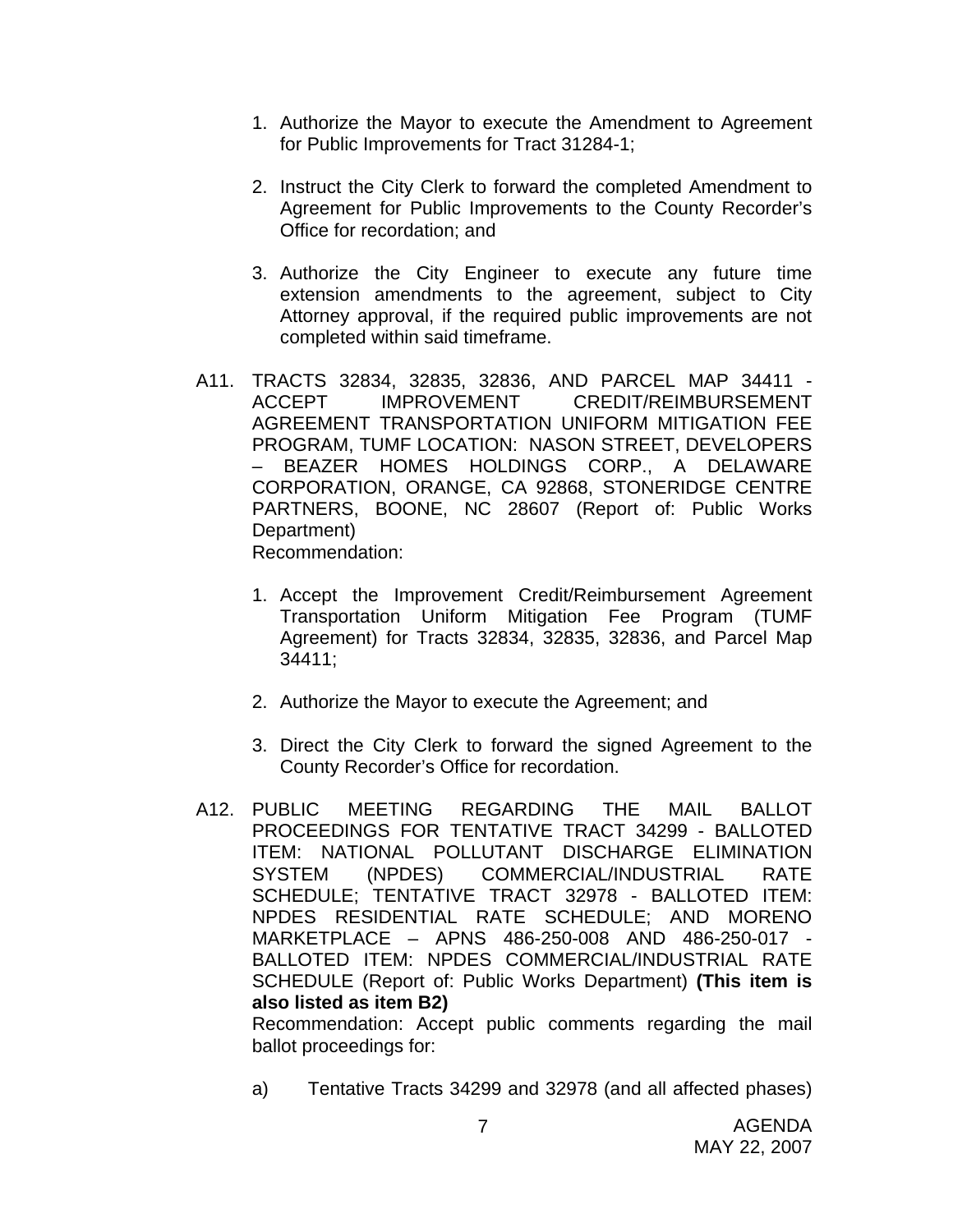for approval of the National Pollutant Discharge Elimination System (NPDES) residential regulatory rate schedule; and Moreno Marketplace – Assessor Parcel Numbers (APNs) 486-250-008 and 486-250-017 (and any division thereof) for approval of the NPDES commercial/industrial regulatory rate schedule.

- A13. AMENDMENT TO AGREEMENT FOR PROFESSIONAL CONSULTANT DESIGN SERVICES FOR DAY STREET ROADWAY IMPROVEMENTS FROM ALESSANDRO BOULEVARD TO COTTONWOOD AVENUE - PROJECT NO. 02- 89266920 (Report of: Public Works Department) Recommendation:
	- 1. Approve the Amendment to Agreement for Professional Consultant Services with AEI-CASC Engineering, 937 South Via Lata, Suite 500, Colton, California 92324 to provide additional engineering services for street improvements;
	- 2. Authorize the Mayor to execute said Amendment to Agreement for Professional Consultant Services with AEI-CASC Engineering; and
	- 3. Authorize an increase in the Purchase Order to AEI-CASC Engineering, in the amount of \$26,633 from Account No. 892.66920, when the amendment to agreement has been signed by all parties.
- A14. PARCEL MAPS 32189, 32189 TRAFFIC SIGNAL ON EUCALYPTUS AVENUE AND ELSWORTH STREET, AND 32189 TRAFFIC SIGNAL ON EUCALYPTUS AVENUE AND ARBOR PARK LANE – REDUCE FAITHFUL PERFORMANCE LETTER OF CREDIT AND ADOPT THE RESOLUTION AUTHORIZING ACCEPTANCE OF THE PUBLIC IMPROVEMENTS AS COMPLETE AND ACCEPTING THE FRONTAGE ON DAY STREET, GATEWAY DRIVE, MEMORIAL WAY, AND EUCALYPTUS AVENUE ASSOCIATED WITH THE PROJECT INTO THE CITY'S MAINTAINED STREET SYSTEM, DEVELOPER – GATEWAY COMPANY L.C., NEWPORT BEACH, CA 92663 (Report of: Public Works Department) Recommendation:
	- 1. Adopt Resolution No. 2007-54 authorizing the acceptance of the Public Improvements for Parcel Maps 32189, 32189 Traffic Signal on Eucalyptus Avenue and Elsworth Street, and 32189 Traffic Signal on Eucalyptus Avenue and Arbor Park Lane as complete and accepting the frontage on Day Street, Gateway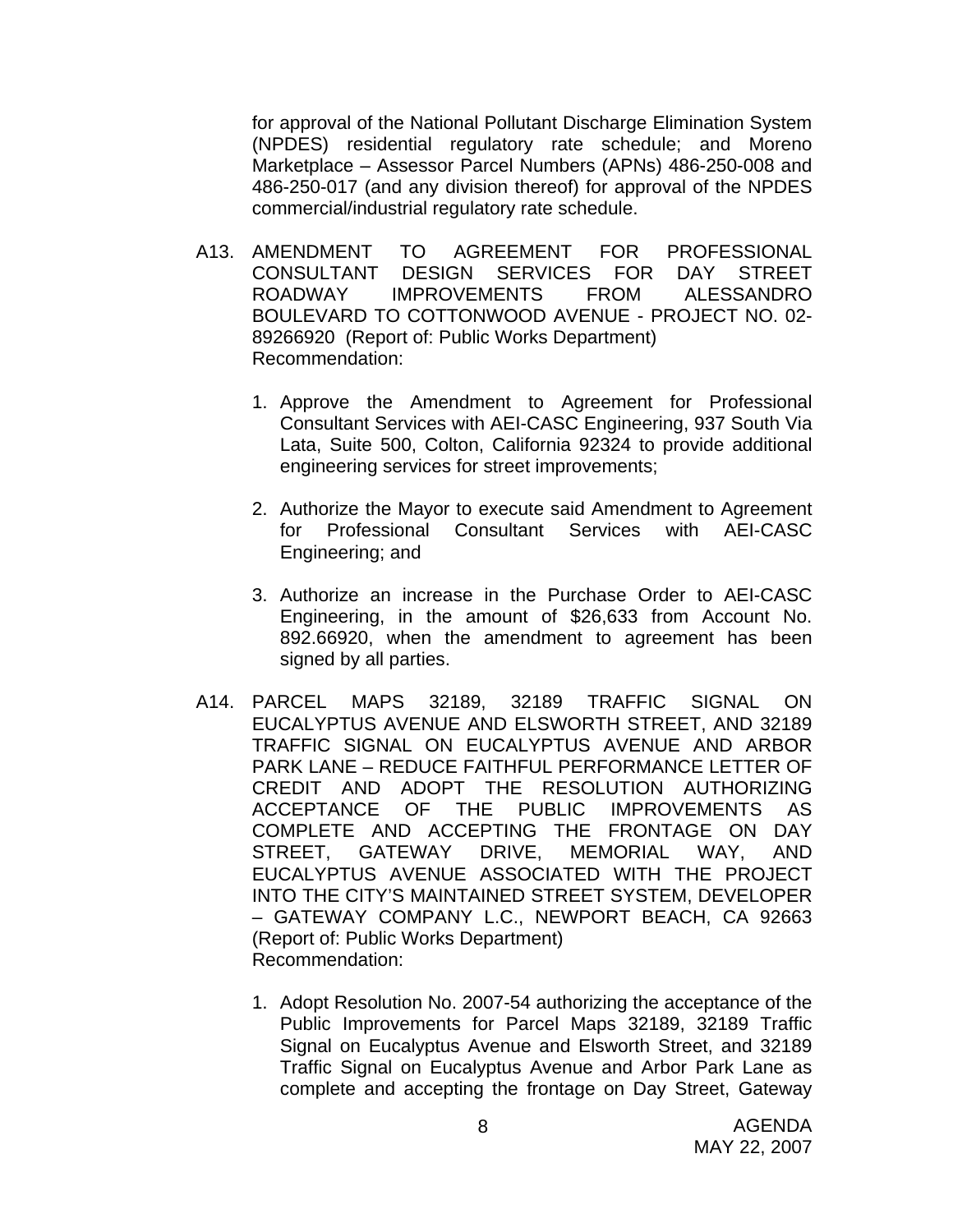Drive, Memorial Way, and Eucalyptus Avenue associated with the project into the City's maintained street system.

#### Resolution No. 2007-54

 A Resolution of the City Council of the City of Moreno Valley, California, Authorizing the Acceptance of the Public Improvements as Complete Within Parcel Maps 32189, 32189 Traffic Signal on Eucalyptus Avenue and Elsworth Street, and 32189 Traffic Signal on Eucalyptus Avenue and Arbor Park Lane, and Accepting the Frontage on Day Street, Gateway Drive, Memorial Way, and Eucalyptus Avenue Associated with the Project into the City's Maintained Street System

- 2. Authorize the City Engineer to execute the 90% reduction to the Faithful Performance Letter of Credit, exonerate the Material and Labor Letter of Credit in 90 days if there are no stop notices or liens on file with the City Clerk, and exonerate the final 10% of the Faithful Performance Letter of Credit in one year when all clearances are received.
- A15. MINUTES REGULAR MEETING OF MAY 8, 2007 (Report of: City Clerk's Department) Recommendation: Approve as submitted.
- A16. RESOLUTION RESCINDING AND RESTATING THE PROVISIONS OF RESOLUTION 2006-49 OF THE CITY COUNCIL OF THE CITY OF MORENO VALLEY, CALIFORNIA AUTHORIZING APPLICATION FOR ALL AVAILABLE GRANTS UNDER THE CALIFORNIA INTEGRATED WASTE MANAGEMENT BOARD ACT (Report of: Public Works Department)

 Recommendation: Adopt Resolution 2007-55 rescinding and restating the provisions of Resolution 2006-49 of the City Council of the City of Moreno Valley, California, authorizing application for all available grants under the California Integrated Waste Management Board Act of 1989.

#### Resolution No. 2007-55

A Resolution Rescinding and Restating the Provisions of Resolution 2006-49 of the City Council of the City of Moreno Valley, California Authorizing Application for all Available Grants under the California Integrated Waste Management Board Act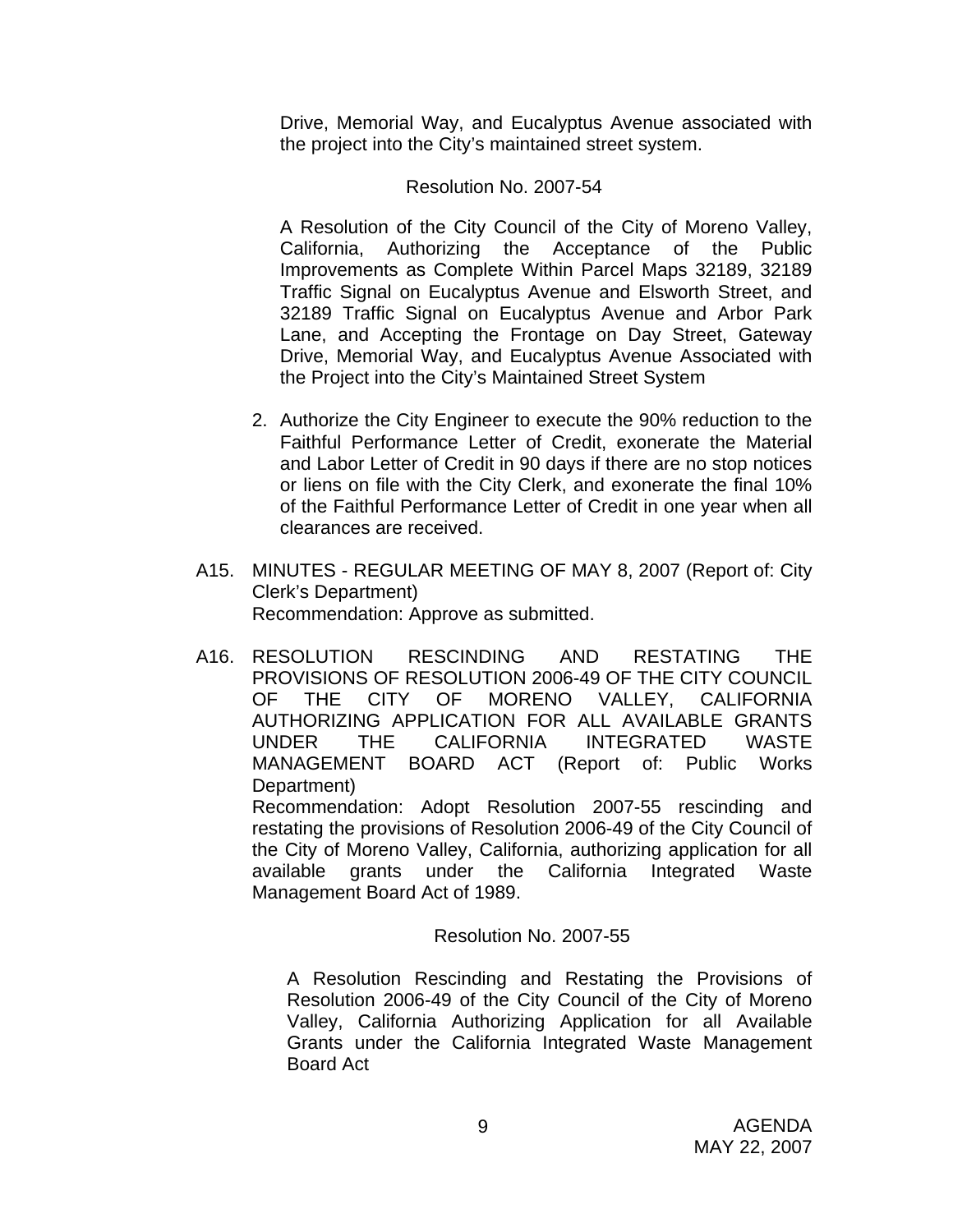A17. RESOLUTION OF THE CITY COUNCIL OF THE CITY OF MORENO VALLEY, ACTING AS THE LEGISLATIVE BODY OF COMMUNITY FACILITIES DISTRICT NO. 5 OF THE CITY OF MORENO VALLEY, MAKING AN INTERPRETATION OF THE RATE AND METHOD OF APPORTIONMENT OF THE SPECIAL TAXES APPLICABLE TO SUCH COMMUNITY FACILITIES DISTRICT (Report of: Public Works Department) Recommendation: Approve and Adopt Resolution No. 2007-56, Resolution of the City Council of the City of Moreno Valley, acting as the Legislative Body of Community Facilities District No. 5 of the City of Moreno Valley, Making an Interpretation of the Rate and Method of Apportionment of the Special Taxes Applicable to such Community Facilities District

#### Resolution No. 2007-56

A Resolution of the City Council of the City of Moreno Valley, Acting as the Legislative Body of Community Facilities District No. 5 of the City of Moreno Valley, Making an Interpretation of the Rate and Method of Apportionment of the Special Taxes Applicable to such Community Facilities District

- A18. 2007 LEGISLATIVE UPDATE (Report of: Assistant City Manager) Recommendation: Receive and file the informational Report.
- A19. ACCEPTANCE OF THE ANNUAL HOUSING ELEMENT PROGRESS REPORT ON IMPLEMENTATION OF THE CITY OF MORENO VALLEY HOUSING ELEMENT FOR THE REPORTING PERIOD OF JULY 1, 2006 THROUGH DECEMBER 31, 2006 (Report of: Economic Development Department) Recommendation: Adopt Resolution No. 2007-57, accepting the Annual Element Progress Report on Implementation of the City of Moreno Valley Housing Element for the reporting period of July 1, 2006 through December 31, 2006, in accordance with Government Code Section 65400.

#### Resolution No. 2007-57

A Resolution of the City Council of the City of Moreno Valley Accepting the Annual Element Progress Report on Implementation of City of Moreno Valley Housing Element for the Reporting Period of July 1, 2006 Through December 31, 2006 to the State of California Department of Housing and Community Development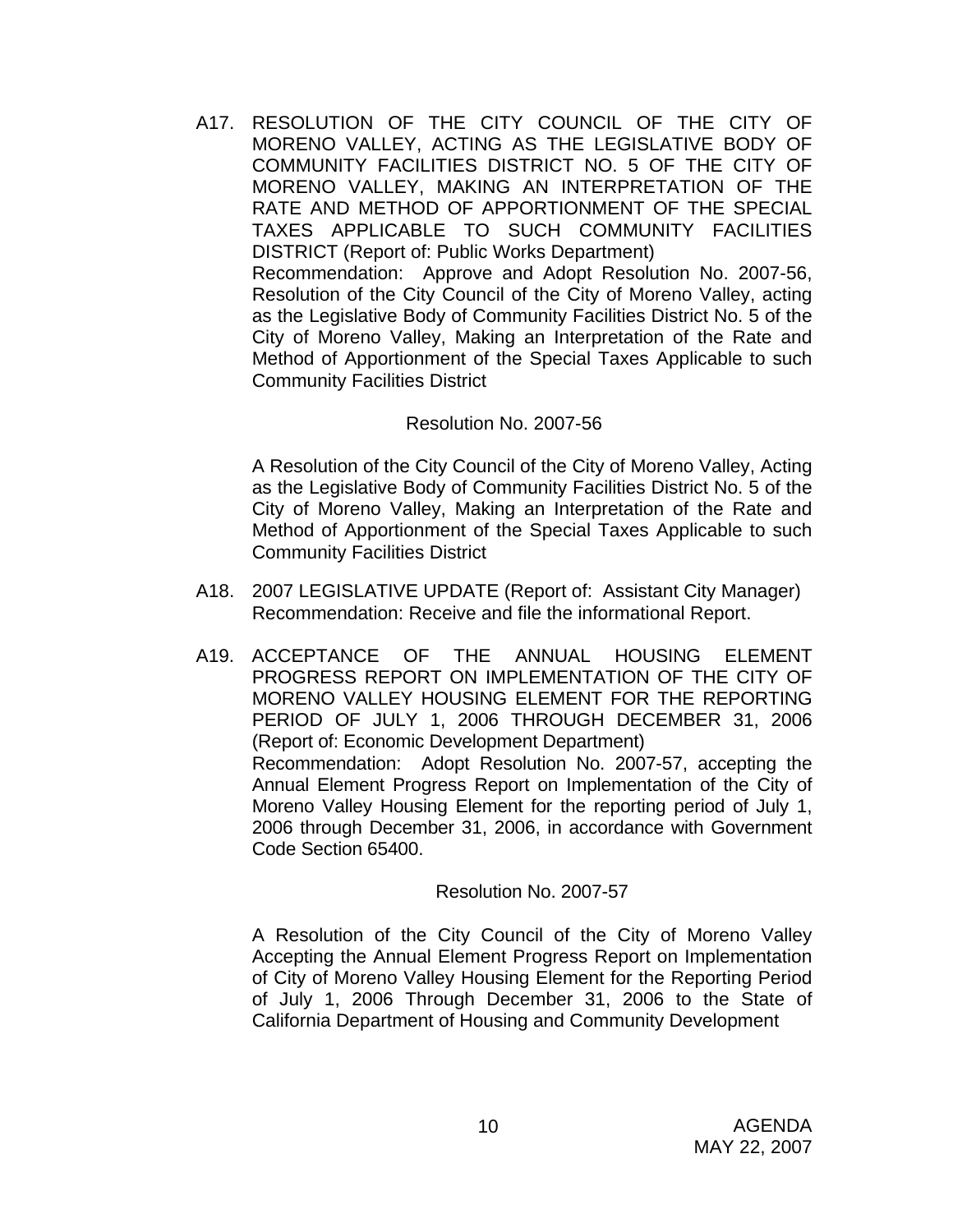- A20. AWARD OF PUBLIC SAFETY BUILDING CARPET REPLACEMENT (Report of: Police Department) Recommendation:
	- 1. Authorize additional funding in the amount of \$9,141.02 for the purchase and installation of carpeting; and
	- 2. Award the contract for the purchase and installation of carpeting to Shaw Industries Inc. of Dalton, GA consistent with its competitively bid contract with the Monterey County Office of Education and authorize the Finance Director to issue a purchase order to Shaw Industries Inc. in the amount of \$114,141.02.

#### **B. CONSENT CALENDAR** - **COMMUNITY SERVICES DISTRICT**

- B1. ORDINANCES READING BY TITLE ONLY Recommendation: Waive reading of all Ordinances.
- B2. PUBLIC MEETING REGARDING MAIL BALLOT PROCEEDINGS FOR TENTATIVE TRACT 32978 - BALLOTED ITEM: COMMUNITY SERVICES DISTRICT (CSD) ZONE B; AND MARKETPLACE – APNS 486-250-008 AND 486-250-017 - BALLOTED ITEM: CSD ZONE M (Report of: Public Works Department) **(This item is also listed as item A12)**  Recommendation: Accept public comments regarding the mail ballot proceedings for:
	- a) Tentative Tract 32978 (and all affected phases) for inclusion into and approval of the annual parcel charge for CSD Zone B (Residential Street Lighting); and Moreno Marketplace – APNs 486-250-008 and 486-250-017 for inclusion into and approval of the annual parcel charge for CSD Zone M (Commercial, Industrial, and Multifamily Improved Median Maintenance).
- B3. CERTIFICATION OF COMMUNITY FACILITIES DISTRICT NO. 1 (NEIGHBORHOOD PARK MAINTENANCE) ANNEXATIONS 2006- 20, 2006-21, 2007-23, 2007-24, 2007-25, AND 2007-26 (Report of: Public Works Department) Recommendation:
	- 1. Approve and Adopt Resolution No. CSD 2007-07; a Resolution of the Moreno Valley Community Services District of the City of Moreno Valley, California, certifying the results of an election and adding property to Community Facilities District No. 1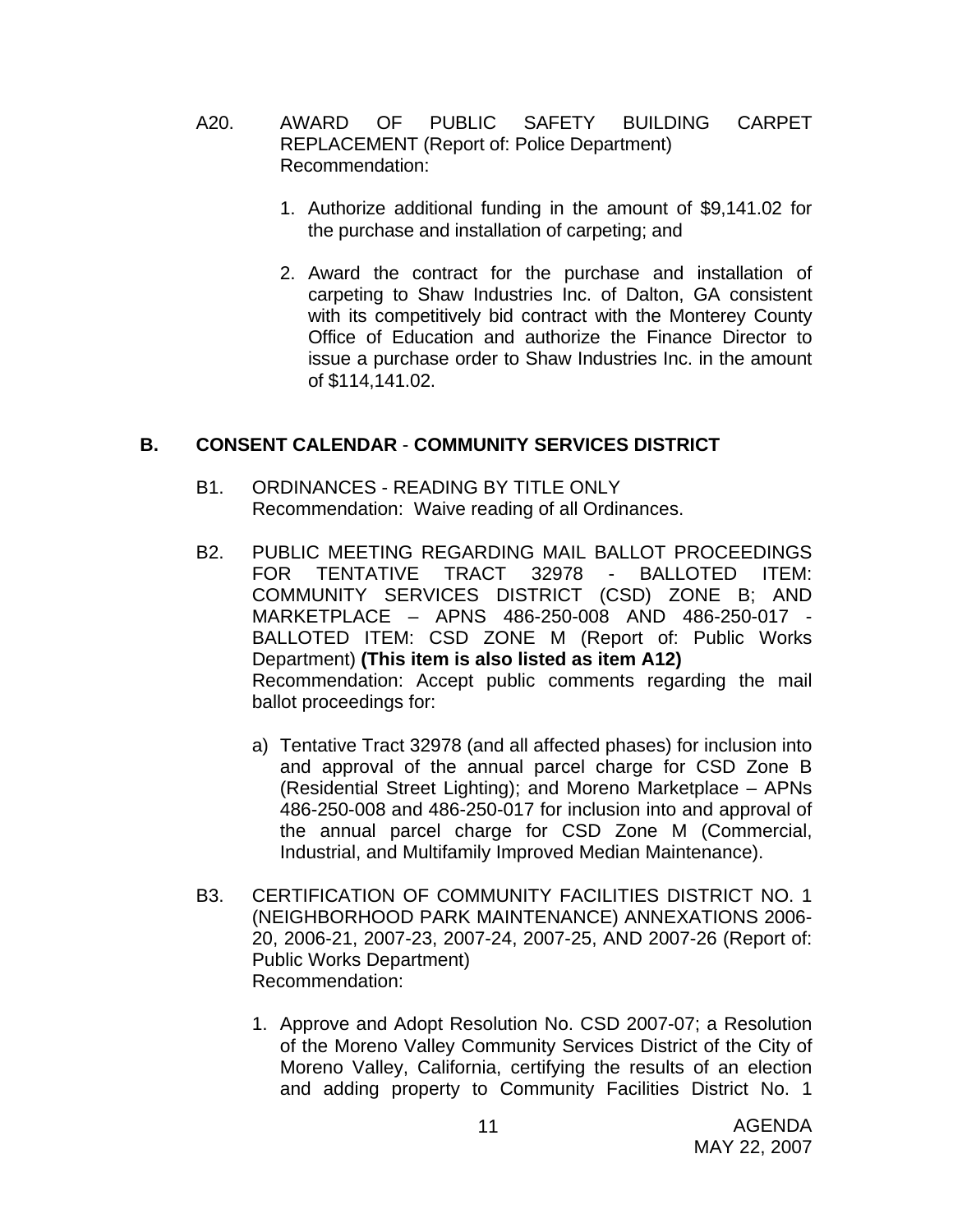("CFD No. 1) for Annexation No. 2006-20.

Resolution No. CSD 2007-07

A Resolution of the Moreno Valley Community Services District of the City of Moreno Valley, California, Certifying the Results of an Election and Adding Property to Community Facilities District No. 1

2. Approve and Adopt Resolution No. CSD 2007- 08; a Resolution of the Moreno Valley Community Services District of the City of Moreno Valley, California, certifying the results of an election and adding property to Community Facilities District No. 1 ("CFD No. 1) for Annexation No. 2006-21.

#### Resolution No. CSD 2007-08

A Resolution of the Moreno Valley Community Services District of the City of Moreno Valley, California, Certifying the Results of an Election and Adding Property to Community Facilities District No. 1

3. Approve and Adopt Resolution No. CSD 2007-09; a Resolution of the Moreno Valley Community Services District of the City of Moreno Valley, California, certifying the results of an election and adding property to Community Facilities District No. 1 ("CFD No. 1) for Annexation No. 2007-23.

#### Resolution No. CSD 2007-09

A Resolution of the Moreno Valley Community Services District of the City of Moreno Valley, California, Certifying the Results of an Election and Adding Property to Community Facilities District No. 1

4. Approve and Adopt Resolution No. CSD 2007-10; a Resolution of the Moreno Valley Community Services District of the City of Moreno Valley, California, certifying the results of an election and adding property to Community Facilities District No. 1 ("CFD No. 1) for Annexation No. 2007-24.

#### Resolution No. CSD 2007-10

A Resolution of the Moreno Valley Community Services District of the City of Moreno Valley, California, Certifying the Results of an Election and Adding Property to Community Facilities District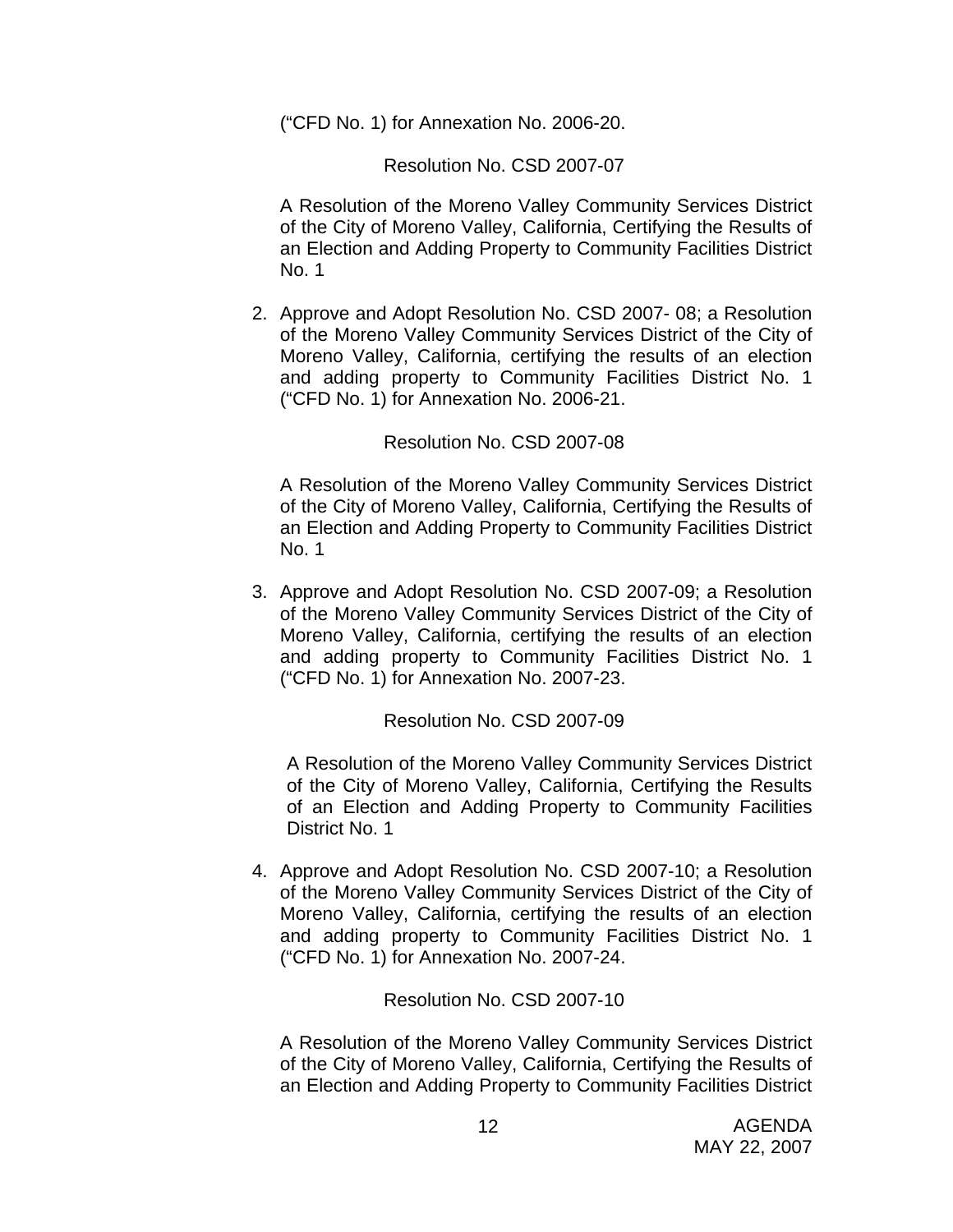No. 1

5. Approve and Adopt Resolution No. CSD 2007-11; a Resolution of the Moreno Valley Community Services District of the City of Moreno Valley, California, certifying the results of an election and adding property to Community Facilities District No. 1 ("CFD No. 1) for Annexation No. 2007-25.

Resolution No. CSD 2007-11

A Resolution of the Moreno Valley Community Services District of the City of Moreno Valley, California, Certifying the Results of an Election and Adding Property to Community Facilities District No. 1

6. Approve and Adopt Resolution No. CSD 2007-12; a Resolution of the Moreno Valley Community Services District of the City of Moreno Valley, California, certifying the results of an election and adding property to Community Facilities District No. 1 ("CFD No. 1) for Annexation No. 2007-26.

Resolution No. CSD 2007-12

A Resolution of the Moreno Valley Community Services District of the City of Moreno Valley, California, Certifying the Results of an Election and Adding Property to Community Facilities District No. 1

- B4. AWARD OF CONTRACT MORENO VALLEY COMMUNITY SERVICES DISTRICT PROJECT NO. E-4/07 - MAINTENANCE OF HIGH SERVICE LEVEL PARKWAY LANDSCAPING AND IRRIGATION - MORENO VALLEY RANCH EAST (Report of: Public Works Department) Recommendation:
	- 1. Approve the Agreement for MVCSD Project E-4/07 (the "Agreement") with Bemus Landscape, Inc., Santa Ana, California;
	- 2. Authorize the President of the MVCSD Board to execute said Agreement with Bemus Landscape, Inc., and;
	- 3. Authorize the Purchasing Division Manager, at the start of Fiscal Year 2007/2008 to issue open purchase orders to Bemus Landscape, Inc., in the amounts of: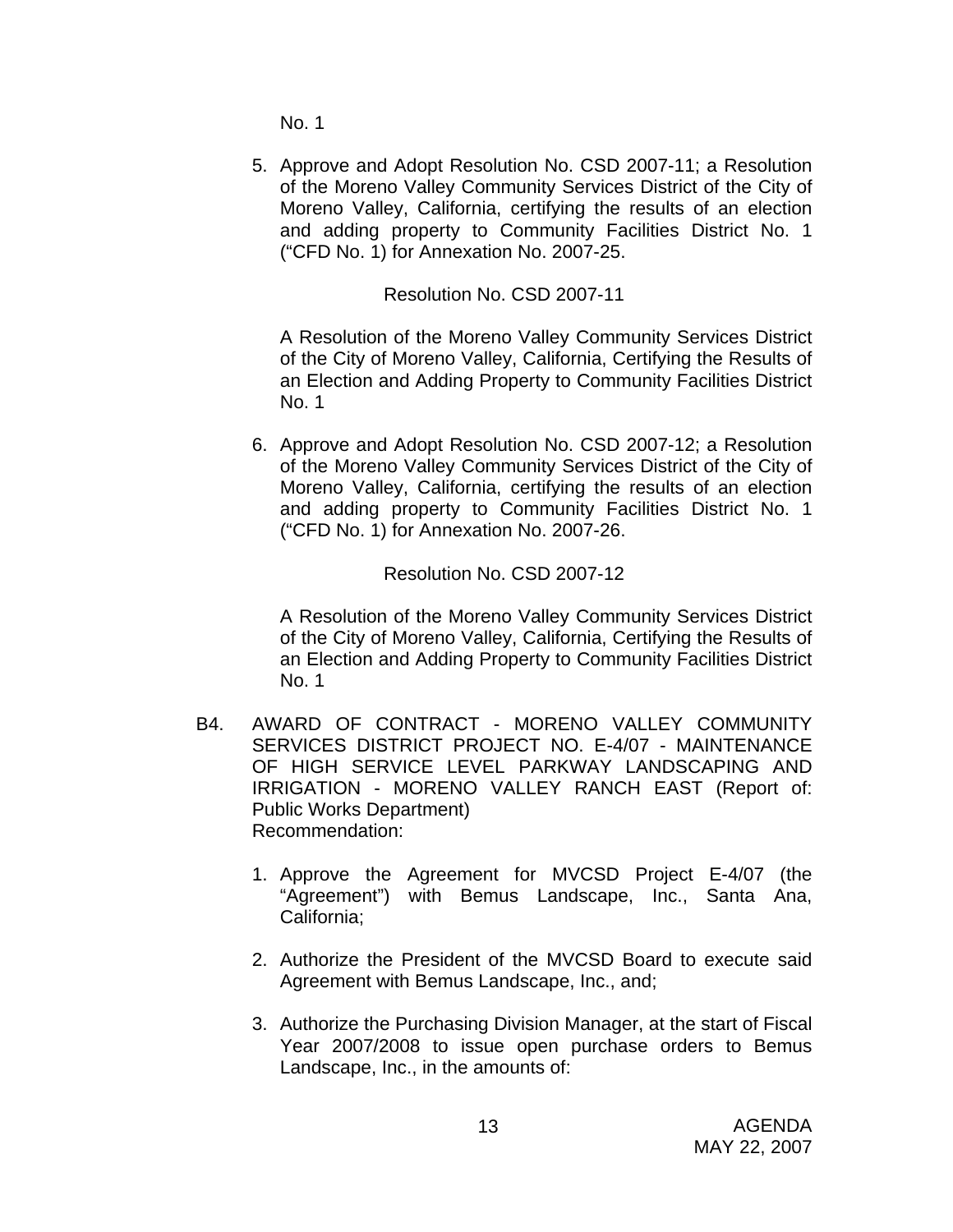- a. One Hundred Eighty-Three Thousand and 00/100 (\$183,000.00) for twelve months of base maintenance service and;
- b. Thirteen Thousand Three Hundred Seventy-Eight and 00/100 (\$13,378.00) for anticipated Additional Work, per Section 3., paragraph d. of said Agreement.
- B5. MINUTES REGULAR MEETING OF MAY 8, 2007 (Report of: City Clerk's Department) Recommendation: Approve as submitted.

#### **C. CONSENT CALENDAR** - **COMMUNITY REDEVELOPMENT AGENCY**

- C1. ORDINANCES READING BY TITLE ONLY Recommendation: Waive reading of all Ordinances.
- C2. MINUTES REGULAR MEETING OF MAY 8, 2007 (Report of: City Clerk's Department) Recommendation: Approve as submitted.

#### **D. CONSENT CALENDAR** - **BOARD OF LIBRARY TRUSTEES**

- D1. ORDINANCES READING BY TITLE ONLY Recommendation: Waive reading of all Ordinances.
- D2. MINUTES REGULAR MEETING OF MAY 8, 2007 (Report of: City Clerk's Department) Recommendation: Approve as submitted.

#### **E. PUBLIC HEARINGS**

Questions or comments from the public on a Public Hearing matter are limited to five minutes per individual and must pertain to the subject under consideration.

 Those wishing to speak should complete and submit a GOLDENROD speaker slip to the Bailiff.

E1. PUBLIC HEARING FOR FISCAL YEAR 2007, EDWARD BYRNE MEMORIAL JUSTICE ASSISTANCE GRANT (JAG) PROGRAM FUNDING ALLOCATION (Report of: Police Department) Recommendation: That the City Council: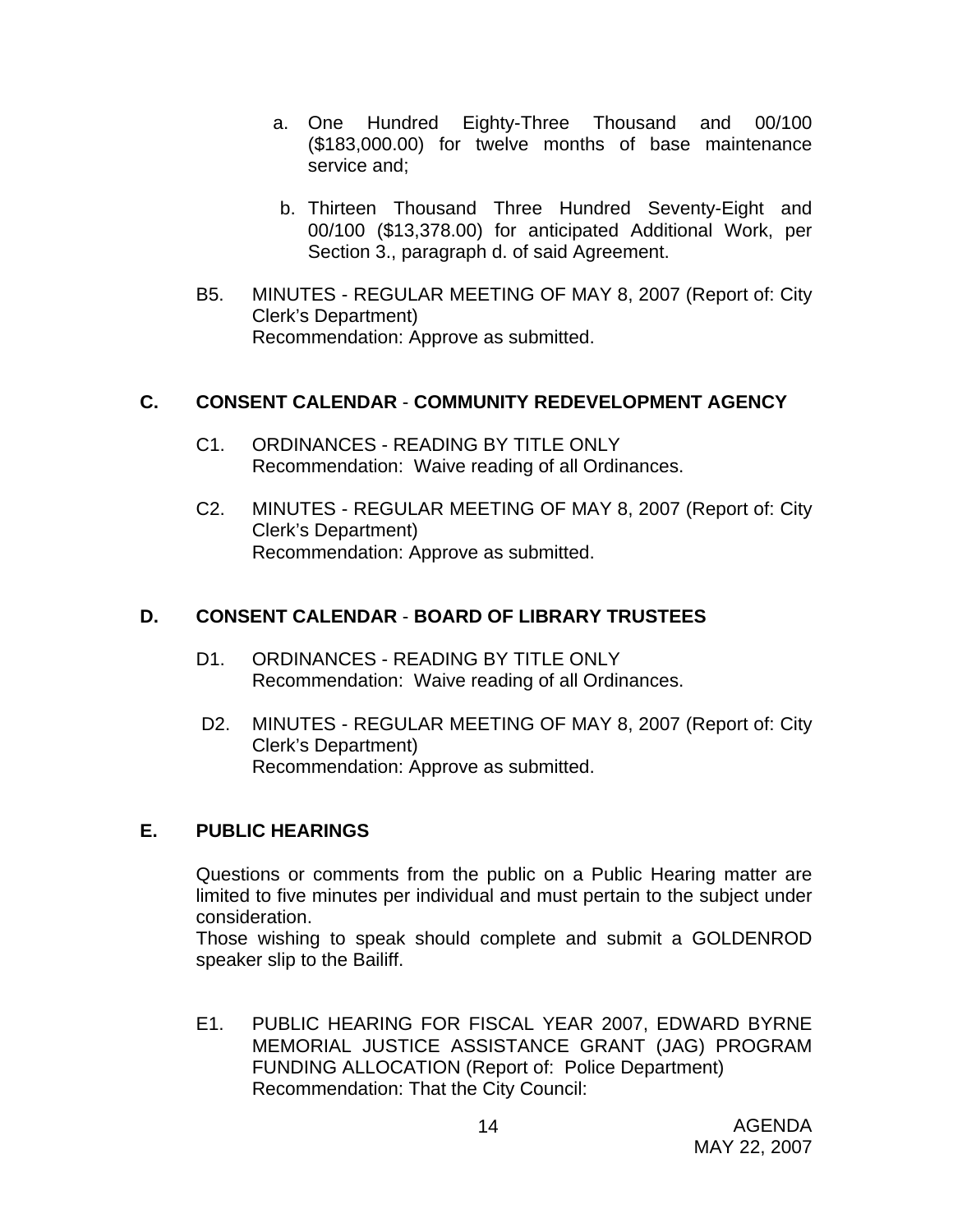- 1. Hold a public hearing to allow public comments on the proposed use of the Justice Assistance Grant;
- 2. Consider the comments or views received by the public;
- 3. Adopt the proposed use of the Justice Assistance Grant funding, as appropriate, to address public and Council comments, and;
- 4. Approve application for the Justice Assistance Grant in the amount of \$84,073 from the U.S. Department of Justice, Bureau of Justice Assistance.

#### **F. ITEMS REMOVED FROM CONSENT CALENDARS FOR DISCUSSION OR SEPARATE ACTION**

### **G. REPORTS**

- G1. CITY COUNCIL REPORTS ON REGIONAL ACTIVITIES
	- a) Report on March Joint Powers Commission by Council Member Stewart
- G2. REPORT TO CONSIDER PUBLIC COMMENTS REGARDING MORENO VALLEY COMMUNITY SERVICES DISTRICT PROPOSED FISCAL YEAR 2007/2008 ANNUAL CHARGES (Report of: Public Works Department) Recommendation: That the City Council, acting in their respective capacities as President and Members of the Board of Directors of the Moreno Valley Community Services District (CSD) (the "Board"), accept public comments regarding the CSD proposed fiscal year (FY) 2007/2008 annual charges. The proposed charges shall provide for continued services to parks, recreation, residential street lighting, arterial street lighting, parkway landscaping, highservice-level parkway landscaping, internal parkway landscaping/walls, medians and Sunnymead Boulevard improvements during FY 2007/2008, as submitted in the Annual Levy Report on file in the office of the City Clerk.
- G3. REPORT TO CONSIDER PUBLIC COMMENTS REGARDING THE NATIONAL POLLUTANT DISCHARGE ELIMINATION SYSTEM (NPDES) REGULATORY RATE SCHEDULE FOR NEW RESIDENTIAL AND COMMON INTEREST, COMMERCIAL,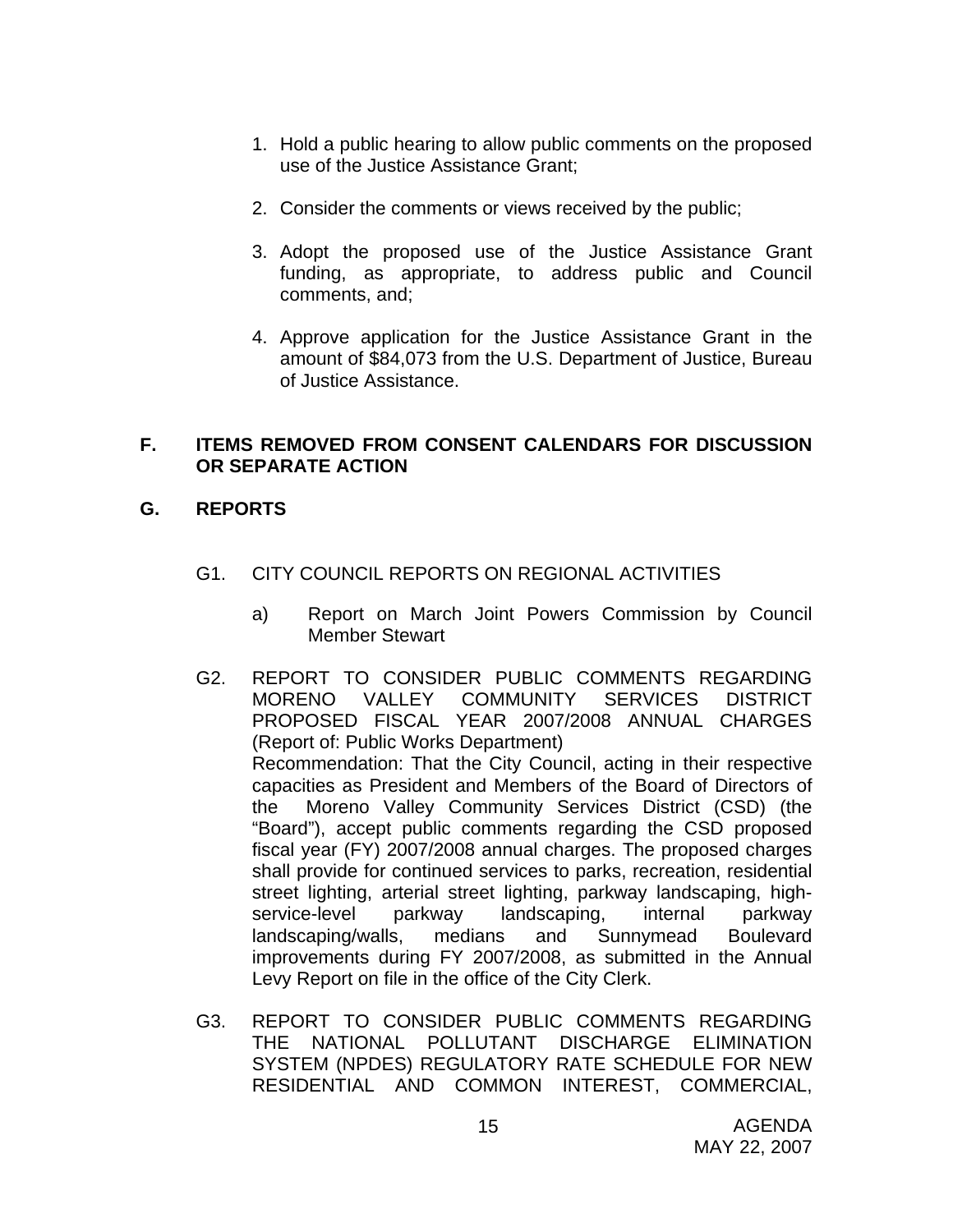INDUSTRIAL AND QUASI-PUBLIC USE DEVELOPMENT PROPOSED FISCAL YEAR 2007/2008 ANNUAL RATES (Report of: Public Works Department)

 Recommendation: That the City Council hold a public meeting to accept public comments regarding the "NPDES Regulatory Rate Schedule for New Residential and Common Interest, Commercial, Industrial and Quasi-Public Use Development" proposed Fiscal Year (FY) 2007/2008 annual rates.

G4. RESOLUTION IN SUPPORT OF ASSEMBLY BILL 222 - UNDOMESTICATED BURROS (Report of: Assistant to the City Manager) Recommendation: That the City Council adopt a resolution in support of Assembly Bill 222, conditioned on the bill being amended to satisfactorily address concerns over potential City

Resolution No. 2007-58

liability (Resolution No. 2007-58).

A Resolution of the City Council of the City of Moreno Valley, California, in Support of Assembly Bill 222 Granting Local Agencies the Authority to Conduct Activities to Secure the Health and Safety of Undomesticated Burros

G5. ORDINANCE CREATING AN ARTS COMMISSION (CONTINUED FROM MAY 8, 2007 ON A 4-0-1 VOTE) (Report of: Parks and Community Services Department) Recommendation: That the City Council introduce Ordinance No. 746, amending Title 2 of the City of Moreno Valley Municipal Code, by adding thereto a new Chapter 2.26 creating an Arts Commission (roll call required).

#### Ordinance No. 746

An Ordinance of the City Council of the City of Moreno Valley, Amending Title 2 of the City of Moreno Valley Municipal Code, by Adding a New Chapter 2.26 Creating an Arts Commission

G6. CITY MANAGER'S REPORT (Informational Oral Presentation – not for Council action)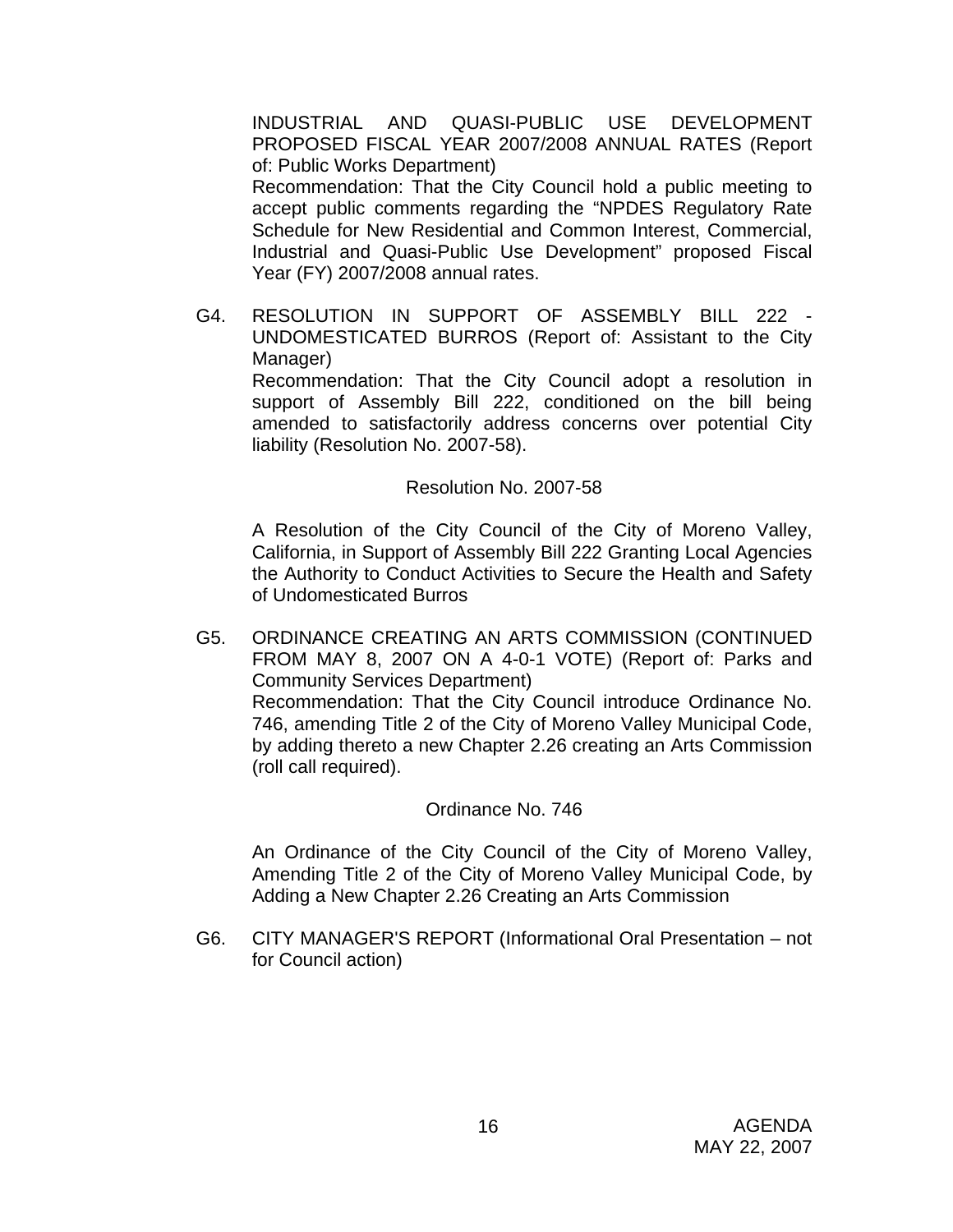#### **H. LEGISLATIVE ACTIONS**

ORDINANCES - 1ST READING AND INTRODUCTION - NONE

ORDINANCES - 2ND READING AND ADOPTION

H1. ORDINANCE NO. 745 - AN ORDINANCE OF THE CITY COUNCIL OF THE CITY OF MORENO VALLEY, CALIFORNIA, APPROVING SPECIFIC PLAN AMENDMENT NO. 2 (PA05-0180) TO THE CACTUS CORRIDOR SPECIFIC PLAN NO. 214 TO REMOVE THREE PARCELS (TOTAL OF 27.36 ACRES) FROM THE SPECIFIC PLAN AND REVERT TO ZONING DISTRICTS THAT HAVE BEEN PREVIOUSLY APPROVED BY AND ARE CONSISTENT WITH THE GENERAL PLAN INCLUDING A RECENTLY APPROVED TOWNHOME PROJECT (8.97 ACRES, APN NO. 486-250-008) ON THE SOUTHWEST CORNER OF MORENO BEACH DRIVE AND BRODIAEA AVENUE WITHIN AN R15 LAND USE DISTRICT, AND TWO ADJACENT SITES, ONE IMMEDIATELY TO THE SOUTH OF THE TOWNHOME PROJECT SITE (8.90 ACRES, APN NO. 486-250-017) LOCATED ON THE NORTHWEST CORNER OF MORENO BEACH DRIVE AND CACTUS AVENUE, INCLUDING A RECENTLY APPROVED COMMERCIAL SHOPPING CENTER WITHIN A CC (COMMUNITY COMMERCIAL) LAND USE DISTRICT AND A VACANT PARCEL (9.39 ACRES, APN #486-250-007) ON THE SOUTH SIDE OF BRODIAEA AVENUE AND WEST OF MORENO BEACH DRIVE INCLUDED IN A R5 (RESIDENTIAL-5) DISTRICT (RECEIVED FIRST READING & INTRODUCTION ON MAY 8, 2007 BY A 4-0-1 VOTE, STEWART ABSENT) (Report of: Community Development Department) Recommendation: Adopt Ordinance No. 745.

Ordinance No. 745

AGENDA An Ordinance of the City Council of the City of Moreno Valley, California, Approving Specific Plan Amendment No. 2 (PA05-0180) to the Cactus Corridor Specific Plan No. 214 to Remove Three Parcels (Total of 27.36 Acres) from the Specific Plan and Revert to Zoning Districts that have been Previously Approved by and are Consistent with the General Plan Including a Recently Approved Townhome Project (8.97 Acres, APN No. 486-250-008) on the Southwest Corner of Moreno Beach Drive and Brodiaea Avenue within an R15 Land Use District, and Two Adjacent Sites, one Immediately to the South of the Townhome Project Site (8.90 Acres, APN No. 486-250-017) Located on the Northwest Corner of Moreno Beach Drive and Cactus Avenue, Including a Recently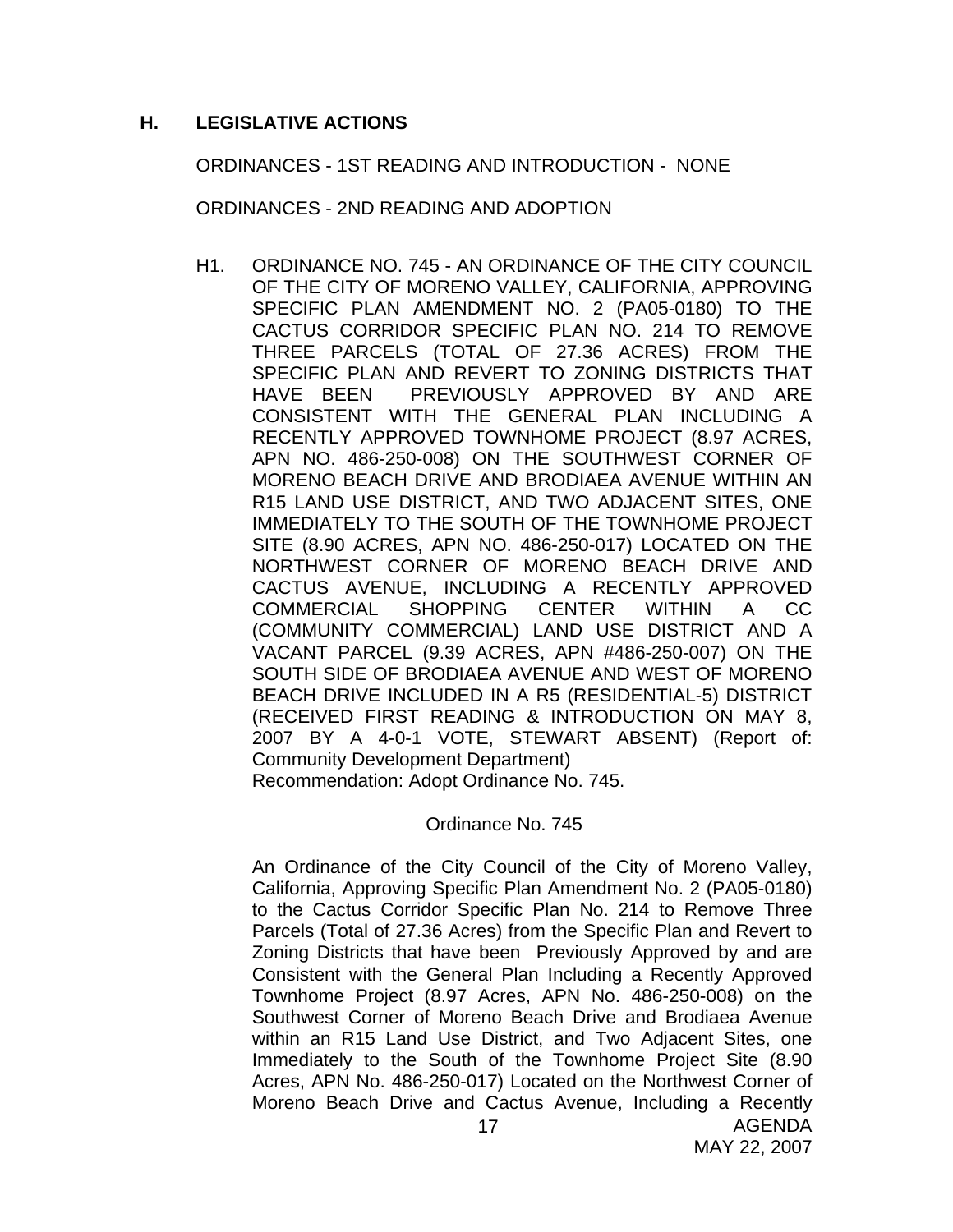Approved Commercial Shopping Center within a CC (Community Commercial) Land Use District and a Vacant Parcel (9.39 Acres, APN #486-250-007) on the South Side of Brodiaea Avenue and West of Moreno Beach Drive Included in a R5 (Residential-5) **District** 

#### ORDINANCES - URGENCY ORDINANCES - NONE

#### RESOLUTIONS – NONE

#### PUBLIC COMMENTS **ON ANY SUBJECT NOT ON THE AGENDA** UNDER THE JURISDICTION OF THE CITY COUNCIL

Those wishing to speak should complete and submit a BLUE speaker slip to the Bailiff. There is a three-minute time limit per person. All remarks and questions shall be addressed to the presiding officer or to the City Council and not to any individual Council member, staff member or other person.

#### **CLOSING COMMENTS AND/OR REPORTS OF THE CITY COUNCIL, COMMUNITY SERVICES DISTRICT, OR COMMUNITY REDEVELOPMENT AGENCY**